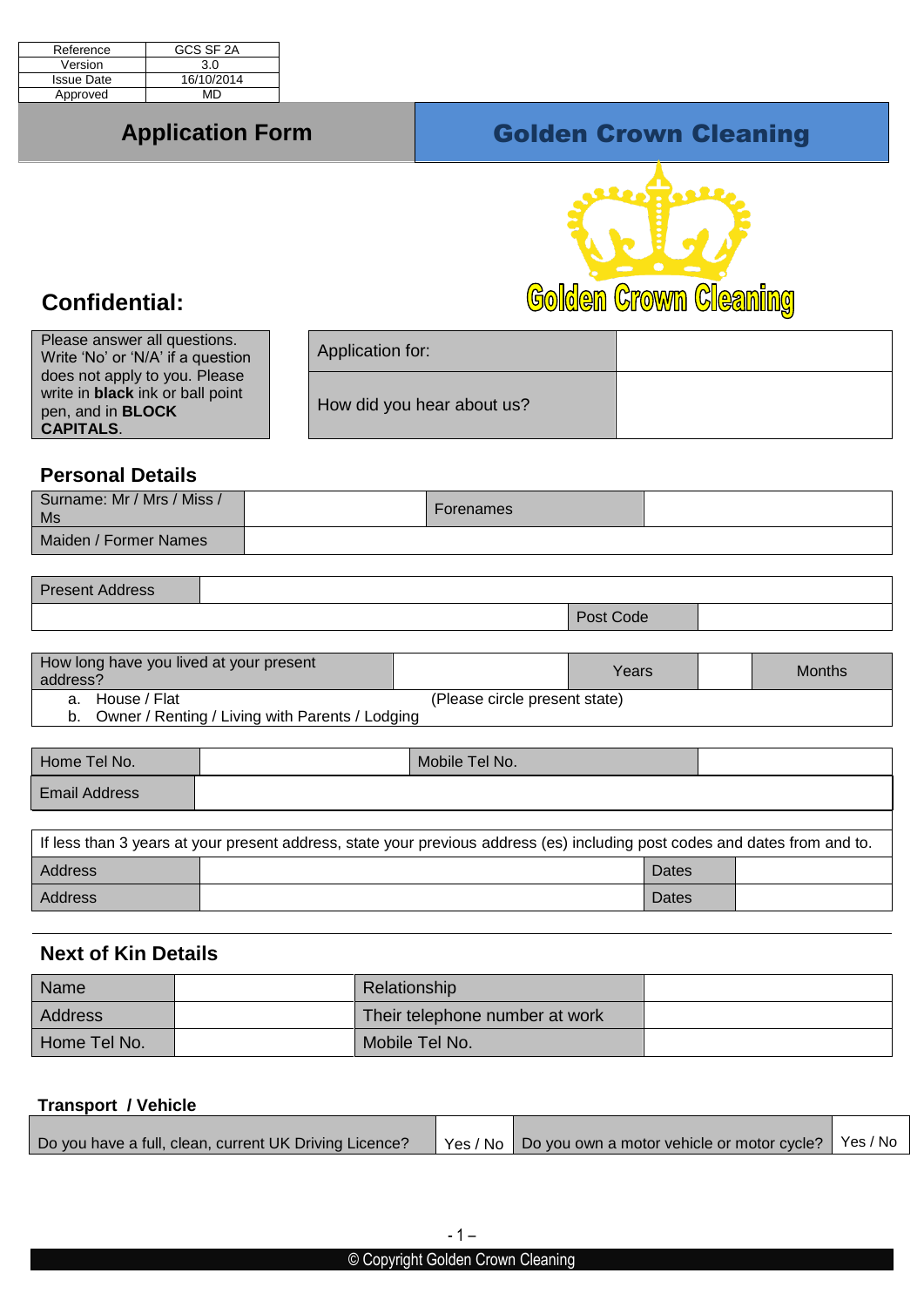| Reference         | GCS SF 2A  |
|-------------------|------------|
| Version           | 3.0        |
| <b>Issue Date</b> | 16/10/2014 |
| Approved          | MD         |

## **Education and Qualifications:** (State name and address of last school / college attended).

| Secondary School / College or<br><b>University Attended</b> | Dates From, To | Exams Taken, Qualifications<br>Gained |
|-------------------------------------------------------------|----------------|---------------------------------------|
|                                                             |                |                                       |
|                                                             |                |                                       |
|                                                             |                |                                       |
|                                                             |                |                                       |
|                                                             |                |                                       |
|                                                             |                |                                       |
| <b>National Insurance Number</b>                            |                |                                       |

| First Aid / Fire Fighting Certificates: |  |
|-----------------------------------------|--|
| Foreign Languages:                      |  |

### **Personal History:**

Answer the questions below with Yes or No, if the answer is Yes, please explain why:

| employment?                    | Have you ever been dismissed from any previous   | Yes I | No   Comment |  |
|--------------------------------|--------------------------------------------------|-------|--------------|--|
| offence in the last five years | Have you ever been charged with any criminal     |       |              |  |
|                                | Have you ever been bankrupted?                   |       |              |  |
| Crown Cleaning?                | Do you know anyone who works/ worked with Golden |       |              |  |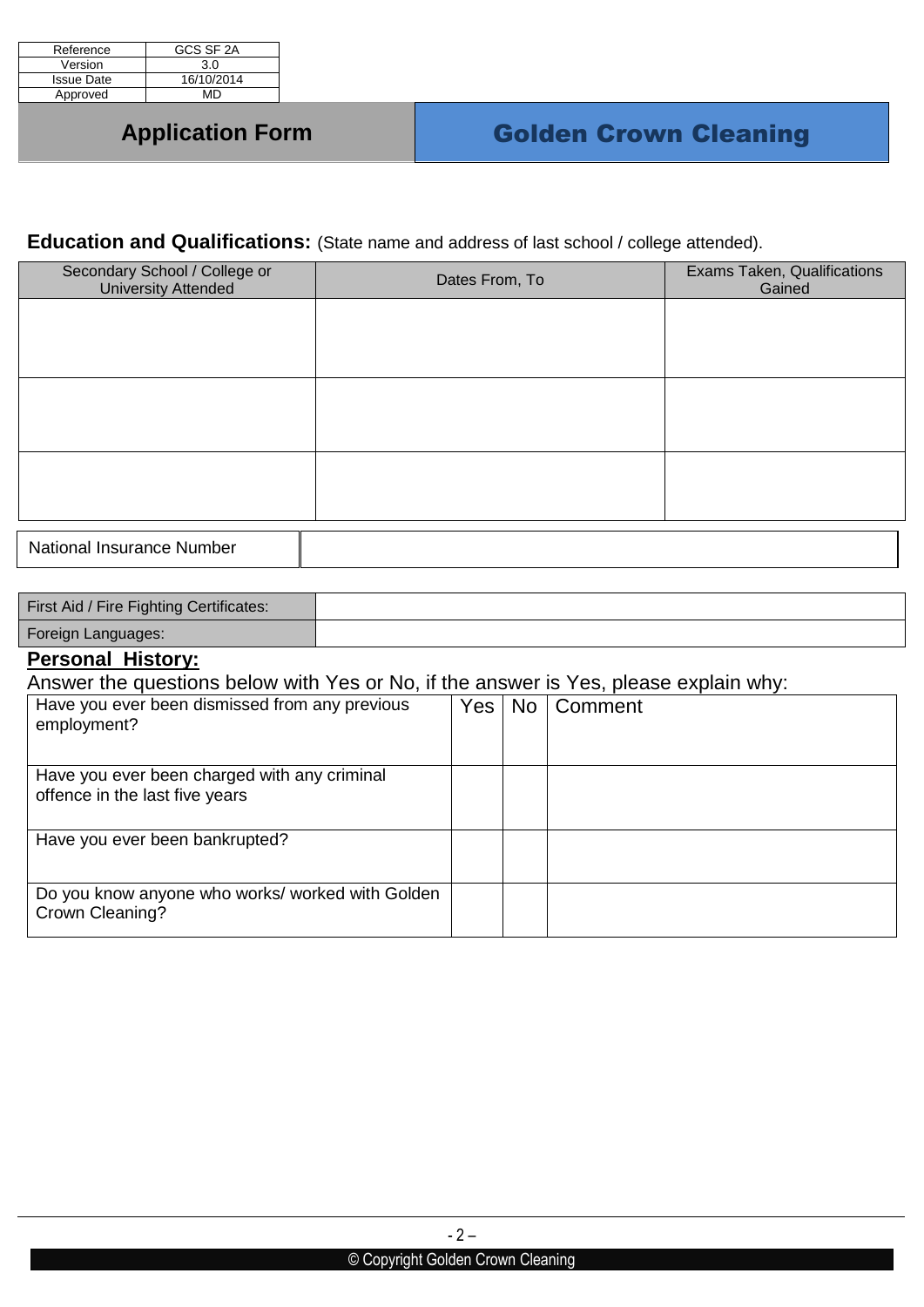| Reference         | GCS SF 2A  |
|-------------------|------------|
| Version           | 3.0        |
| <b>Issue Date</b> | 16/10/2014 |
| Approved          | MD         |

### **Employment History:**

**Starting with your last or present employer, give details of your employment history, with FULL Postal Address, for the last five years, or since you left full time education. Include periods of self-employment and military service. Please state any periods of unemployment that you did not register with the Department of Unemployment as "Not registered / unemployed" and give full details of what you were doing. If self-employed, you must give name, address and telephone number of your accountant. Please use additional paper if required.**

| May we approach your previous Employer/s | YES / NO |
|------------------------------------------|----------|
|                                          |          |

| <b>Company Name</b> | <b>Position Held</b> | Dates (Month / Year) |     |
|---------------------|----------------------|----------------------|-----|
| Address             |                      | From                 | To. |
|                     |                      |                      |     |
| Post Code           | <b>Reporting To</b>  |                      |     |
| Telephone No.       | <b>Basic Wage</b>    |                      |     |
| Reason for Leaving  |                      |                      |     |

| <b>Company Name</b> | <b>Position Held</b> |  | Dates (Month / Year) |    |
|---------------------|----------------------|--|----------------------|----|
| Address             |                      |  | From                 | To |
|                     |                      |  |                      |    |
| Post Code           | <b>Reporting To</b>  |  |                      |    |
| Telephone No.       | <b>Basic Wage</b>    |  |                      |    |
| Reason for Leaving  |                      |  |                      |    |

| <b>Company Name</b> | <b>Position Held</b> | Dates (Month / Year) |    |
|---------------------|----------------------|----------------------|----|
| <b>Address</b>      |                      | <b>From</b>          | To |
|                     |                      |                      |    |
| Post Code           | <b>Reporting To</b>  |                      |    |
| Telephone No.       | <b>Basic Wage</b>    |                      |    |
| Reason for Leaving  |                      |                      |    |

### **Personal References**

Give the names and addresses of two people who must be of a status not less than householder, who have known you well for at least two years, within the last five years and who will give us a written reference. They should not be either relatives of yours, or related to each other.

| Name              | Name          |  |
|-------------------|---------------|--|
| Address           | Address       |  |
|                   |               |  |
| Post Code         | Post Code     |  |
| Telephone No.     | Telephone No. |  |
| <b>Occupation</b> | Occupation    |  |
| Length known      | Length known  |  |